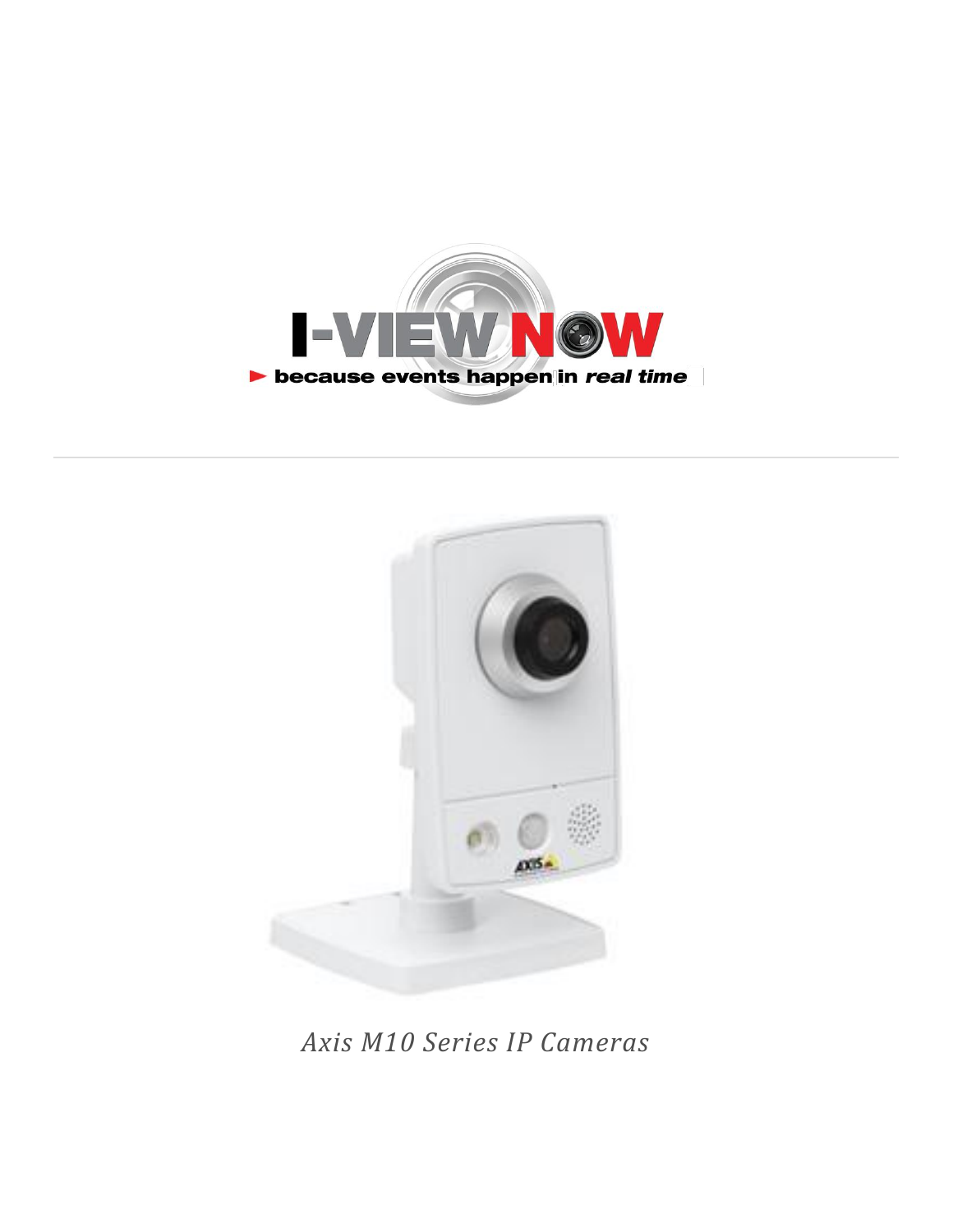The I-View Now Portal will provide an Installation Worksheet after entering the device into the system. This sheet will contain configuration information for the device's login, and provides a form to fill in details about the site setup (IP address, video port number). An example worksheet is printed below.

| DVR/NVR #1: Axis - IP Camera |                     |               |       |  |
|------------------------------|---------------------|---------------|-------|--|
| SMTP Account ID:             | example@ivnview.com | DVR Username: | root  |  |
| SMTP Server ID:              | ivnview.com         | DVR Password: | 94483 |  |
| <b>SMTP Server Port:</b>     | 3333                |               |       |  |
| Location IP Address:         |                     |               |       |  |
| Device Port Number:          |                     |               |       |  |
| Device Port Number:          |                     |               |       |  |

You will need to retrieve the IP address while on-site. Either ask the customer/IT department for the IP address, or visit [http://whatismyip.org](http://whatismyip.org/) while on-site for the correct address.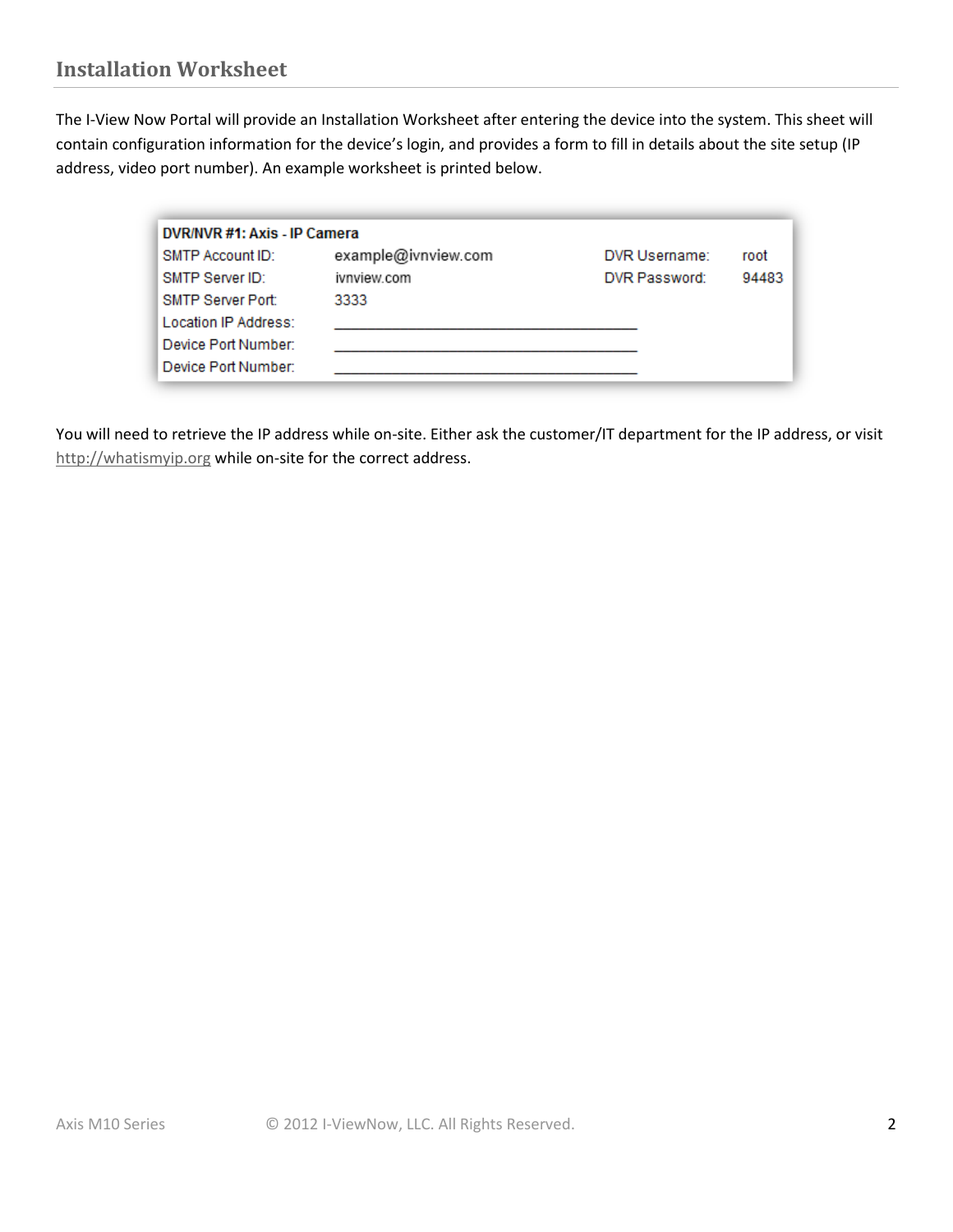Open the camera in a web browser. Click "Setup", then under "Basic Setup", click "Users".

Click "root", then click "Modify…" In the popup that appears, enter the password on the installation worksheet.

Click OK to close the dialog, then click Save.

You may wish to click Add and create a new account for the customer with **Viewer** rights.

| <b>AXIS M1011-W Network Camera</b><br>Live View   Setup   Help |                      |                                                                   |           |  |  |
|----------------------------------------------------------------|----------------------|-------------------------------------------------------------------|-----------|--|--|
| <b>* Basic Setup</b>                                           | <b>Users</b>         |                                                                   |           |  |  |
| <b>Instructions</b>                                            | <b>User List</b>     |                                                                   |           |  |  |
| 1 Users<br>2 Wireless                                          | <b>User Name</b>     | <b>User Group</b>                                                 | User Info |  |  |
| 3 TCP/IP                                                       | root                 | Administrator                                                     |           |  |  |
| 4 Date & Time<br>5 Video Stream                                |                      |                                                                   |           |  |  |
| ▶ Video                                                        |                      |                                                                   |           |  |  |
| ▶ Live View Config                                             |                      |                                                                   |           |  |  |
| ▶ Events                                                       |                      |                                                                   |           |  |  |
| ▶ System Options                                               | Add                  | Modify<br>Remove                                                  |           |  |  |
| <b>About</b>                                                   |                      |                                                                   |           |  |  |
|                                                                |                      | <b>HTTP/RTSP Password Settings</b>                                |           |  |  |
|                                                                |                      | Allow password type:   Encrypted & unencrypted                    |           |  |  |
|                                                                | <b>User Settings</b> |                                                                   |           |  |  |
|                                                                |                      | Enable anonymous viewer login (no user name or password required) |           |  |  |
|                                                                | Enable Basic Setup   |                                                                   |           |  |  |
|                                                                |                      | Save                                                              | Reset     |  |  |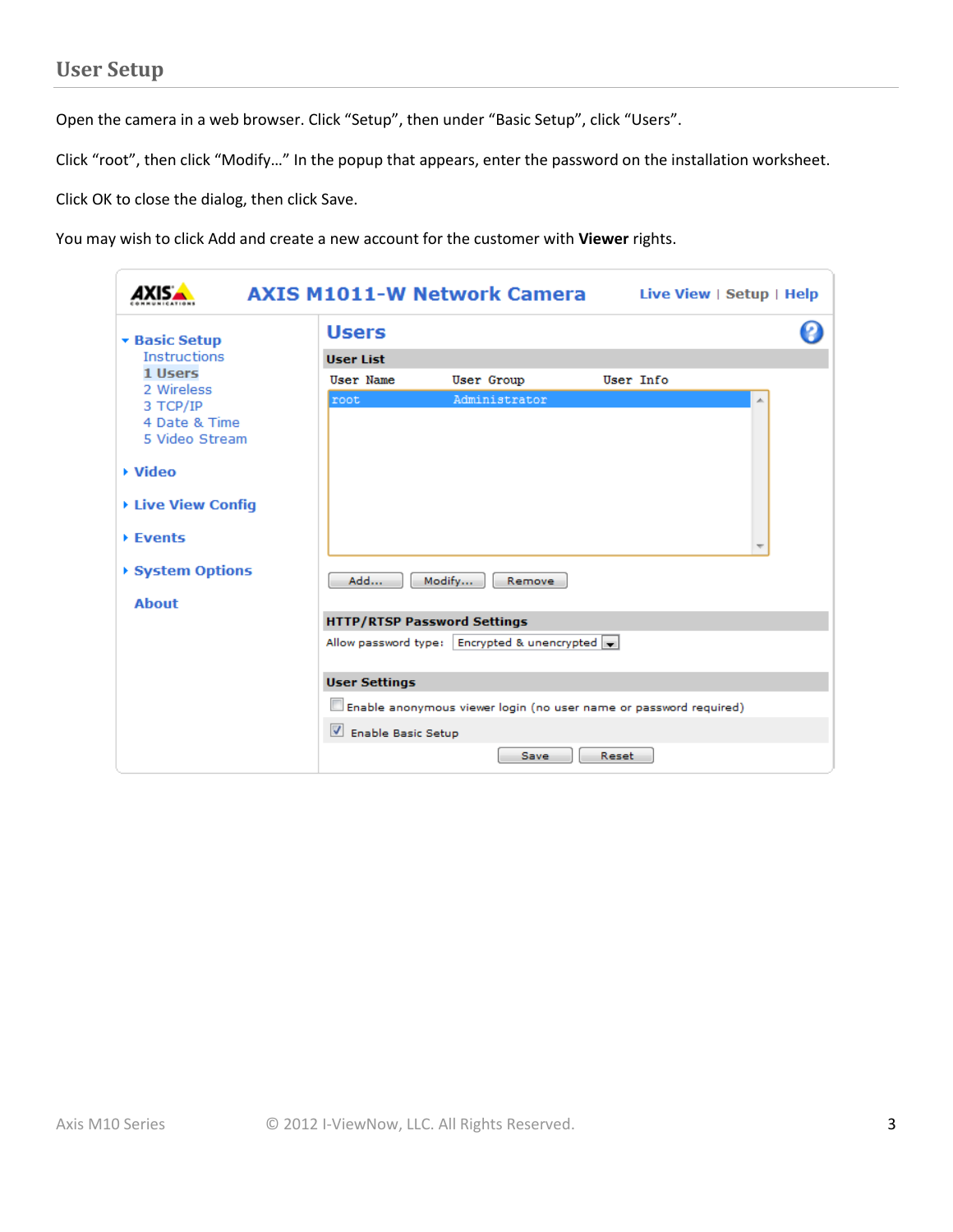### **Network Setup**

Under *System Options > Network > TCP/IP > Advanced*, check the **HTTP port**. Depending on the situation at the installation site, the camera may have to be set to a different port. Make sure that the port number set here is entered into the device information in the dealer portal.

If you changed the port, click Save at the bottom of the page. The device should now be configured for live view through I-View Now.

| <b>Basic Setup</b>                              | <b>Advanced TCP/IP Settings</b>                    |                                      |
|-------------------------------------------------|----------------------------------------------------|--------------------------------------|
|                                                 | <b>DNS Configuration</b>                           |                                      |
| ▶ Video                                         | Obtain DNS server address via DHCP                 | <b>View</b>                          |
| <b>Eive View Config</b>                         | Use the following DNS server address:              |                                      |
| ▶ Events                                        | Domain name:                                       | (use ; to separate names)            |
|                                                 | Primary DNS server:                                | 8.8.8.8                              |
| ▼ System Options<br>▶ Security                  | Secondary DNS server:                              | 8844                                 |
| Date & Time                                     | <b>NTP Configuration</b>                           |                                      |
| $\blacktriangleright$ Network<br>$\star$ TCP/IP | Obtain NTP server address via DHCP                 | <b>View</b>                          |
| <b>Basic</b>                                    | Use the following NTP server address:<br>$\bullet$ |                                      |
| <b>Advanced</b>                                 | Network address:                                   | (host name or IP address)<br>0.0.0.0 |
| Wireless<br><b>SOCKS</b>                        | <b>Host Name Configuration</b>                     |                                      |
| QoS                                             | Obtain host name via IPv4 DHCP                     | View                                 |
| SMTP (email)<br><b>SNMP</b>                     | $\bullet$<br>Use the host name:                    | axis-00408cbe9303                    |
| UPnP <sub>TM</sub>                              | Enable dynamic DNS updates                         |                                      |
| <b>RTP</b><br><b>Bonjour</b>                    | Register DNS name:                                 | (Axisproduct.example.com)            |
| LED                                             | <b>TTL:</b>                                        | 30                                   |
| Maintenance                                     | <b>Link-Local IPv4 Address</b>                     |                                      |
| ▶ Support<br>Advanced                           | Auto-Configure Link-Local Address                  | <b>View</b>                          |
|                                                 | <b>HTTP</b>                                        |                                      |
| <b>About</b>                                    | HTTP port:                                         | 8002                                 |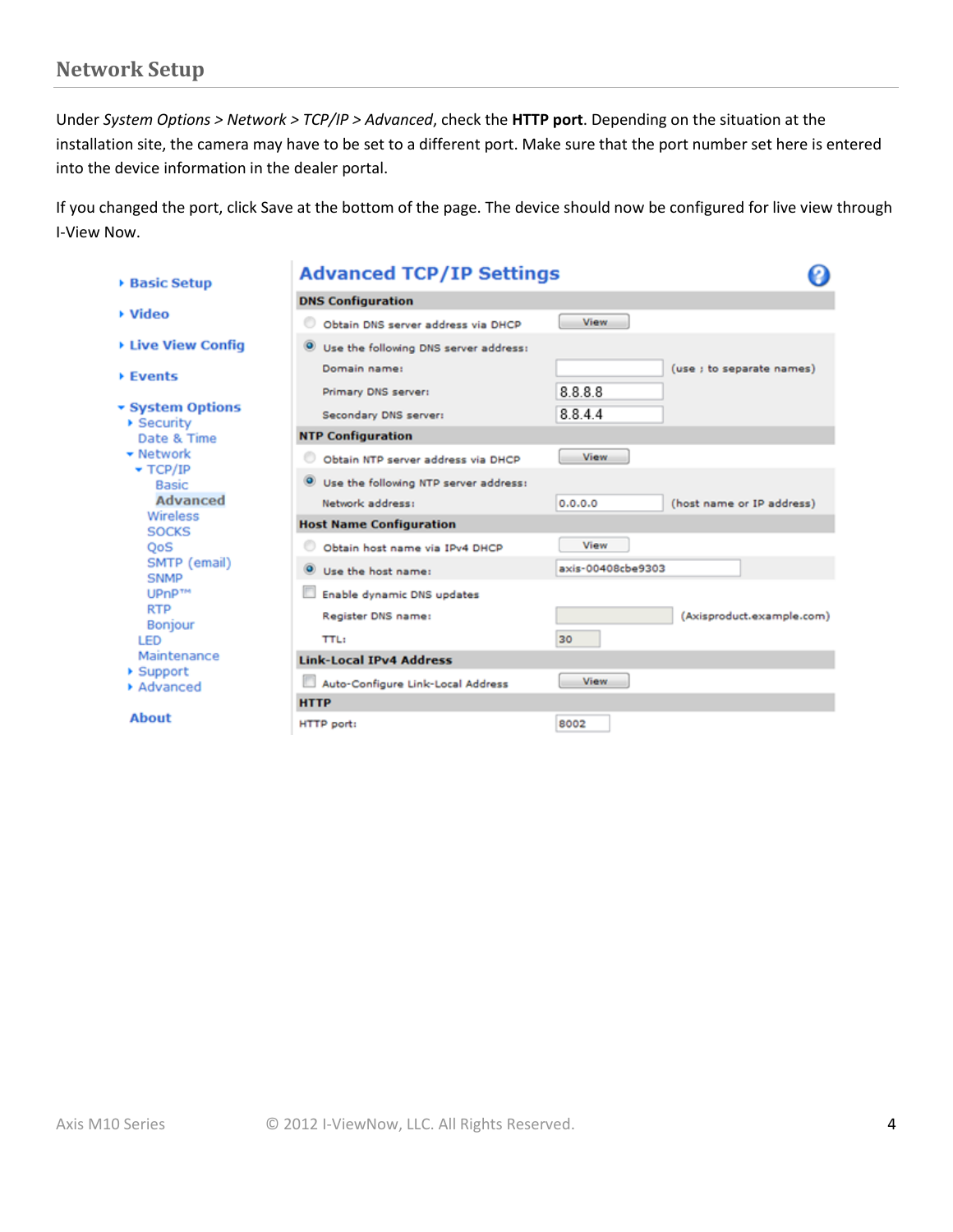The SMTP settings must be configured in order for the camera to send alarms to I-View Now.

|                                                                                                                                                                                                                                                                                                                                                                                                                 | <b>AXIS M1054 Network Camera</b><br>Live View $\vert$ Setup $\vert$ Help                                                                                                                                                                                                                                                                                                                                                                                                                                                                                                                                                                                                                            |
|-----------------------------------------------------------------------------------------------------------------------------------------------------------------------------------------------------------------------------------------------------------------------------------------------------------------------------------------------------------------------------------------------------------------|-----------------------------------------------------------------------------------------------------------------------------------------------------------------------------------------------------------------------------------------------------------------------------------------------------------------------------------------------------------------------------------------------------------------------------------------------------------------------------------------------------------------------------------------------------------------------------------------------------------------------------------------------------------------------------------------------------|
| ▶ Basic Setup                                                                                                                                                                                                                                                                                                                                                                                                   | <b>SMTP (email) Settings</b>                                                                                                                                                                                                                                                                                                                                                                                                                                                                                                                                                                                                                                                                        |
| ▶ Video & Audio<br>▶ Live View Config<br>▶ Applications<br>▶ Events<br>▼ System Options<br>$\triangleright$ Security<br>Date & Time<br>$\blacktriangleright$ Network<br>$\blacktriangleright$ TCP/IP<br><b>SOCKS</b><br>QoS<br><b>SMTP</b> (email)<br><b>SNMP</b><br>UPnP <sub>TM</sub><br><b>RTP</b><br><b>Bonjour</b><br>▶ Ports & Devices<br>LED<br>Maintenance<br>$\blacktriangleright$ Support<br>Advanced | <b>SMTP Settings</b><br>ivnview.com<br>Primary mail server <sup>1,2</sup> :<br>(host name or IP address)<br>Primary server port:<br>5369<br>[065535]<br>Use authentication to log in to this server.<br>(host name or IP address)<br>Secondary mail server <sup>2</sup> :<br>Secondary server port:<br>25<br>[065535]<br>Use authentication to log in to this server.<br>From email address <sup>1</sup> :<br>u77iounhw7m7q2yh@ivnview.com<br><sup>1</sup> Mandatory fields. If these are not set, no mail can be sent.<br><sup>2</sup> If a host name is used, a valid DNS server must be specified in the TCP/IP network settings.<br><b>Test</b><br>Send<br>Send test email to:<br>Reset<br>Save |
| <b>About</b>                                                                                                                                                                                                                                                                                                                                                                                                    |                                                                                                                                                                                                                                                                                                                                                                                                                                                                                                                                                                                                                                                                                                     |

- Navigate to Setup->System Options->Network->SMTP(email)
- Enter the **SMTP Server ID** from the worksheet into the **Primary mail server** field
- Enter the **SMTP Server Port** from the worksheet into the **Primary server port** field
- Ensure **Use authentication is not checked**
- Enter the **SMTP Account ID** from the worksheet into the **From email address** field
- Click **Save**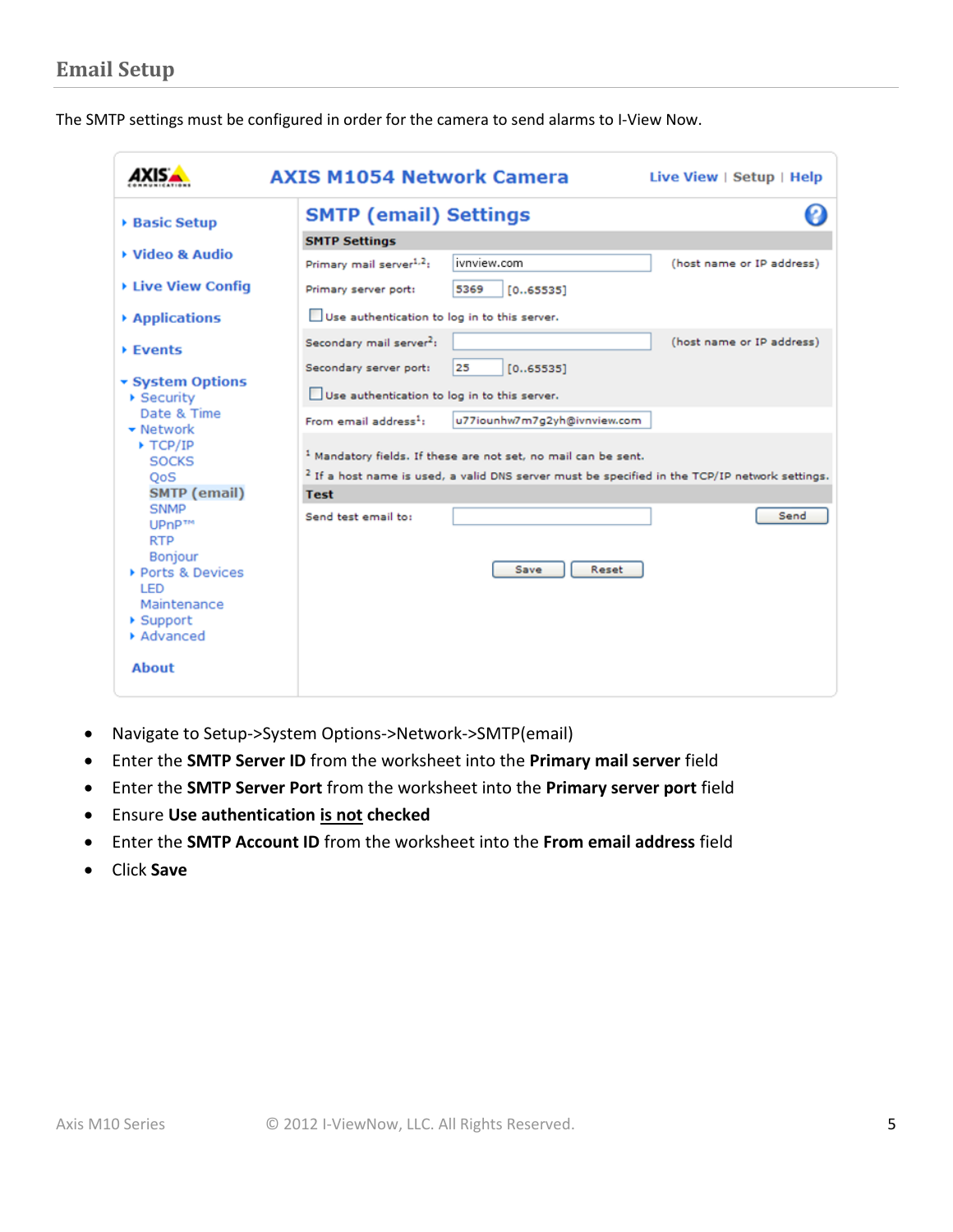# **Event Setup**

| From the web<br>interface                                      | <b>AXISA</b><br><b>AXIS M1054 Network Camera</b><br>Live View   Setur<br>Help                                                                                                                                 |                                                                                                                                                                                                                |               |          |                  |                      |  |
|----------------------------------------------------------------|---------------------------------------------------------------------------------------------------------------------------------------------------------------------------------------------------------------|----------------------------------------------------------------------------------------------------------------------------------------------------------------------------------------------------------------|---------------|----------|------------------|----------------------|--|
| Click Setup                                                    | ▶ Basic Setup                                                                                                                                                                                                 | <b>Event Types</b><br><b>Event Type List</b>                                                                                                                                                                   |               |          |                  |                      |  |
|                                                                | ▶ Video & Audio                                                                                                                                                                                               | Name                                                                                                                                                                                                           | Enabl.        | Priority | Trig./Sched.     | Actions <sup>*</sup> |  |
| Unfold Events                                                  | ▶ Live View Config                                                                                                                                                                                            | New Event                                                                                                                                                                                                      | Үез           | Normal   | Manual           | Eu                   |  |
| Click Event<br><b>Types</b><br>Click Add<br>Triggered<br>Event | ▶ Applications<br><b>Events</b><br><b>Instructions</b><br><b>Event Servers</b><br><b>Event Types</b><br><b>Camera Tampering</b><br><b>Motion Detection</b><br>Port Status<br>▶ System Options<br><b>About</b> | Add triggered<br>Fu=FTP upload, Hu=HTTP upload, Eu=Email upload,L=Light control, O=Output port, En=Email notification,<br>Hn=HTTP notification, Tn=TCP notification, P=PTZ preset, G=Guard Tour, Ac=Audio Clip | Add scheduled | Copy     | Modify<br>Remove |                      |  |

Triggered Event Type Setup is where the Camera is setup to send Clips to the I-Viewnow portal.

First, name the event appropriately. The example to the right should suffice.

| General                                                            |                  |
|--------------------------------------------------------------------|------------------|
| Name:                                                              | I-View Now Event |
| Priority:                                                          | Normal Y         |
| Set min time interval between triggers:  00:00:00   (max 23:59:59) |                  |

Next, the camera should be set to always respond to the trigger.

| <b>Respond to Trigger</b>   |                     |  |  |  |
|-----------------------------|---------------------|--|--|--|
| Always                      |                     |  |  |  |
| Only during time frame      | $\vee$ Sun $\vee$ N |  |  |  |
|                             | Start time: 00      |  |  |  |
| Never (event type disabled) |                     |  |  |  |

#### Under **triggered by** select **Manual trigger**

| Triggered by                                                                                                       |
|--------------------------------------------------------------------------------------------------------------------|
| Manual trigger                                                                                                     |
| This option makes it possible to trigger events manually from the Live View page or<br>externally through the API. |
| Note that Show manual trigger in Live View Config must be checked, unless only using the API.                      |

#### **Continued Next Page**